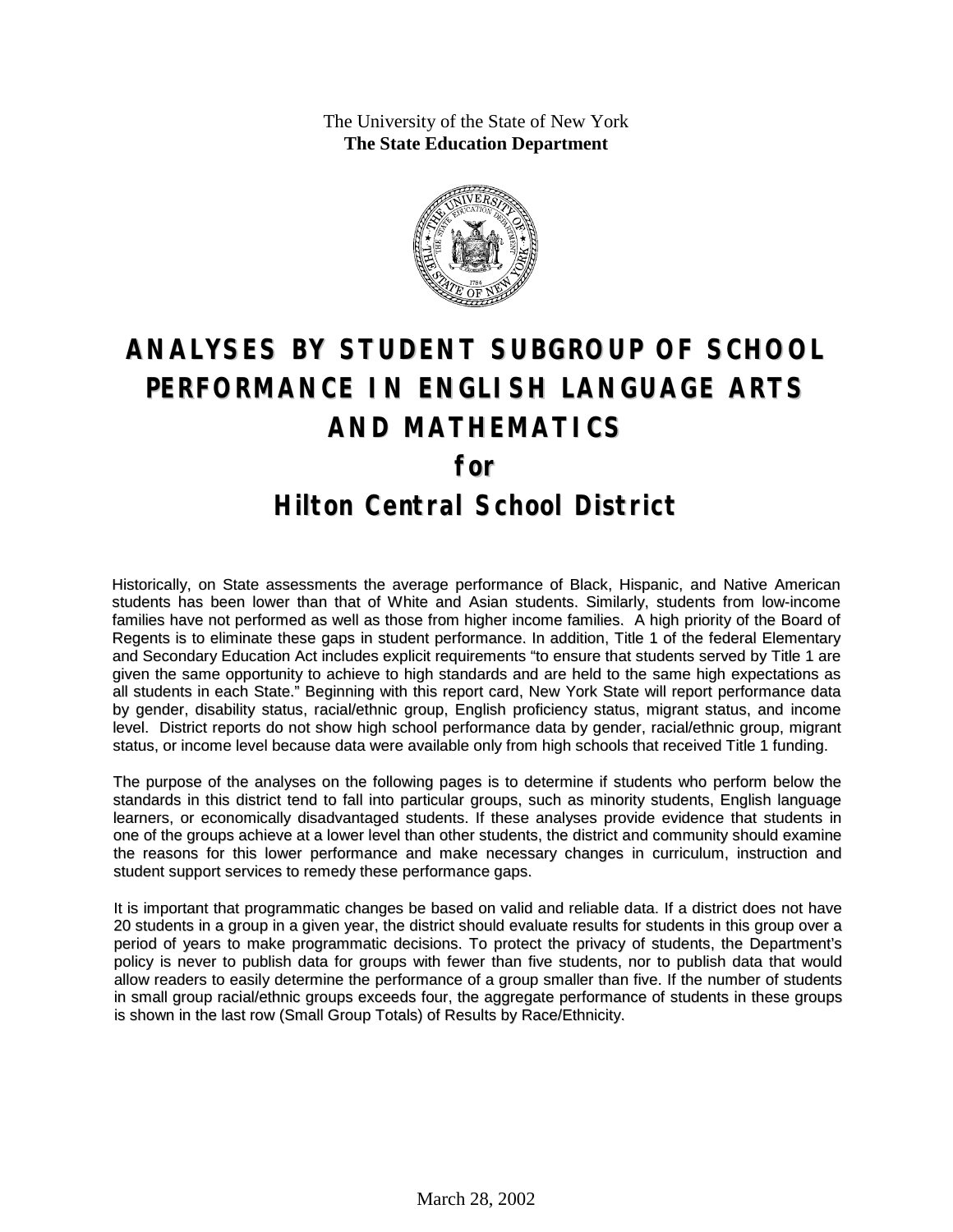### **Elementary English Language Arts**

A description of the performance levels and summary results for all general-education students and all students with disabilities can be found in the *Overview* of the New York State Report Card.

|                                       | <b>Counts of Students</b> |                   |                             |             |                       |                 |              |                | <b>Percentages</b><br>of Tested |                  |
|---------------------------------------|---------------------------|-------------------|-----------------------------|-------------|-----------------------|-----------------|--------------|----------------|---------------------------------|------------------|
| <b>Student Subgroup</b>               |                           | <b>Not Tested</b> |                             |             |                       | <b>Students</b> |              |                |                                 |                  |
|                                       | <b>ALT</b>                | <b>ELL</b>        | No<br>Valid<br><b>Score</b> | Level<br>1  | Level<br>$\mathbf{2}$ | Level<br>3      | Level<br>4   | <b>Total</b>   | Level<br>$2 - 4$                | Level<br>$3 - 4$ |
| Results by Race/Ethnicity             |                           |                   |                             |             |                       |                 |              |                |                                 |                  |
| American Indian/Alaskan<br>Native     | 0                         | 0                 | $\pmb{0}$                   | $\pmb{0}$   | $\mathbf 0$           | 0               | $\mathbf 0$  | 0              | 0%                              | 0%               |
| <b>Black</b>                          | 0                         | 0                 | 0                           | 0           | 3                     | 4               | $\mathbf{1}$ | 8              | 100%                            | 63%              |
| Hispanic                              | 0                         | 0                 | 0                           | s           | s                     | $\mathbf S$     | $\mathbf S$  | 3              | $\mathbf s$                     | s                |
| Asian or Pacific Islander             | $\mathbf 0$               | 0                 | 0                           | $\mathbf s$ | S                     | $\mathbf s$     | $\mathbf s$  | 3              | $\mathbf s$                     | $\mathbf s$      |
| White                                 | $\mathbf{2}$              | $\mathbf{2}$      | $\overline{7}$              | 17          | 96                    | 180             | 54           | 347            | 95%                             | 67%              |
| Total                                 | 2                         | 2                 | $\overline{7}$              | 17          | 101                   | 188             | 55           | 361            | 95%                             | 67%              |
| Small Group Totals (s)                | 0                         | 0                 | 0                           | 0           | $\overline{2}$        | 4               | 0            | 6              | 100%                            | 67%              |
| Results by Gender                     |                           |                   |                             |             |                       |                 |              |                |                                 |                  |
| Female                                | 0                         | $\overline{c}$    | 3                           | 9           | 43                    | 90              | 43           | 185            | 95%                             | 72%              |
| Male                                  | 2                         | 0                 | 4                           | 8           | 58                    | 98              | 12           | 176            | 95%                             | 63%              |
| Total                                 | $\overline{2}$            | $\overline{2}$    | $\overline{7}$              | 17          | 101                   | 188             | 55           | 361            | 95%                             | 67%              |
| Results by English Proficiency Status |                           |                   |                             |             |                       |                 |              |                |                                 |                  |
| <b>English Proficient</b>             | 2                         | 0                 | $\overline{7}$              | s           | S                     | s               | s            | 359            | s                               | $\mathbf s$      |
| <b>Limited English Proficient</b>     | 0                         | $\overline{2}$    | $\pmb{0}$                   | $\mathbf s$ | $\mathbf S$           | s               | s            | $\overline{2}$ | s                               | s                |
| Total                                 | 2                         | 2                 | $\overline{7}$              | 17          | 101                   | 188             | 55           | 361            | 95%                             | 67%              |
| Results by Income Level               |                           |                   |                             |             |                       |                 |              |                |                                 |                  |
| Economically<br>Disadvantaged         | $\pmb{0}$                 | 2                 | 3                           | 4           | 18                    | 26              | 5            | 53             | 92%                             | 58%              |
| Not Disadvantaged                     | 2                         | 0                 | 4                           | 13          | 83                    | 162             | 50           | 308            | 96%                             | 69%              |
| Total                                 | $\overline{2}$            | 2                 | $\overline{7}$              | 17          | 101                   | 188             | 55           | 361            | 95%                             | 67%              |
| Results by Migrant Status             |                           |                   |                             |             |                       |                 |              |                |                                 |                  |
| Migrant Family                        | 0                         | 0                 | 0                           | 0           | 0                     | 0               | 0            | 0              | 0%                              | 0%               |
| Not Migrant Family                    | $\overline{2}$            | $\overline{2}$    | $\boldsymbol{7}$            | 17          | 101                   | 188             | 55           | 361            | 95%                             | 67%              |
| Total                                 | $\overline{2}$            | $\overline{2}$    | $\overline{7}$              | 17          | 101                   | 188             | 55           | 361            | 95%                             | 67%              |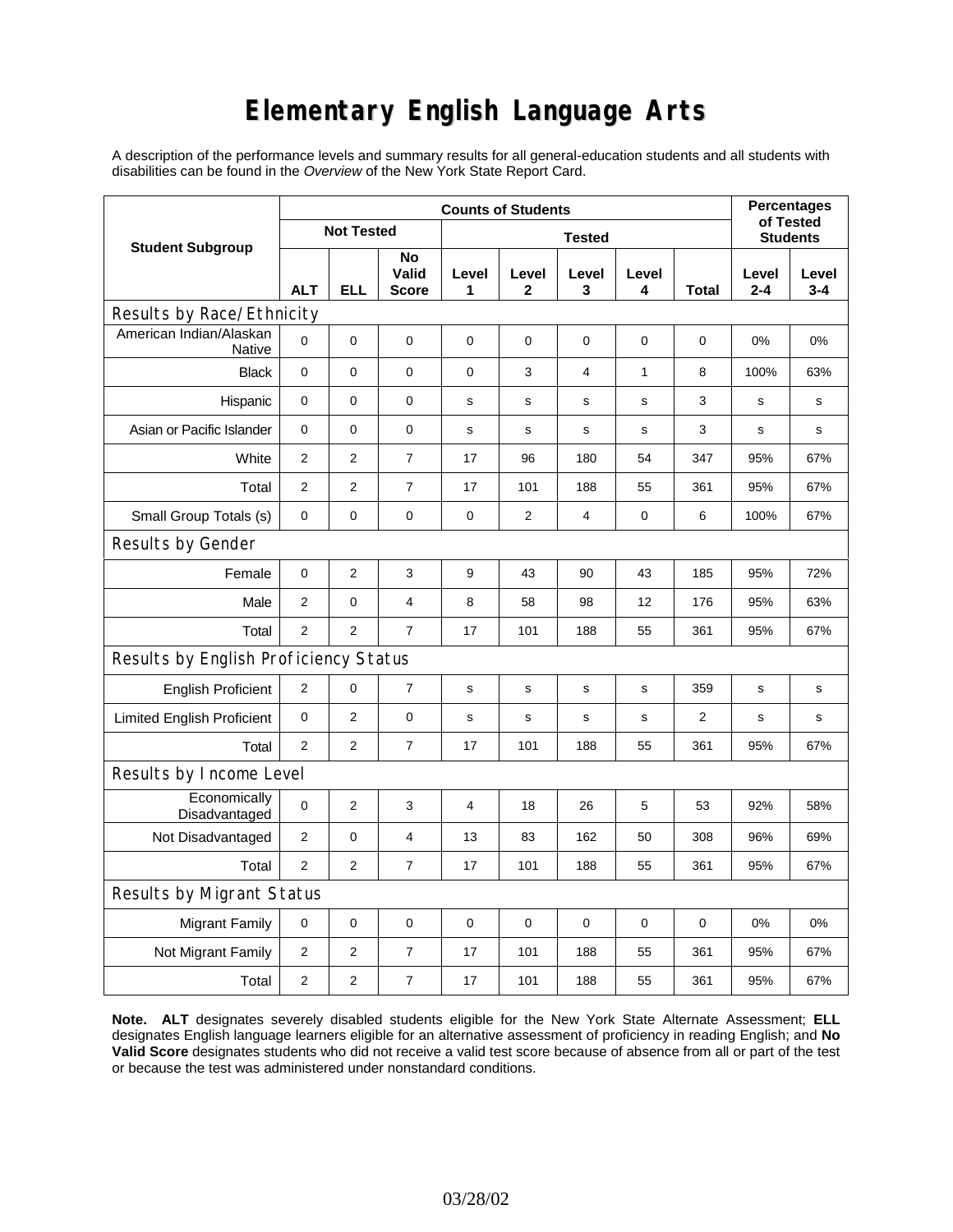### **Elementary Mathematics**

A description of the performance levels and summary results for all general-education students and all students with disabilities can be found in the *Overview* of the New York State Report Card.

|                                          | <b>Counts of Students</b> |                   |                             |                |              |             |                 |              | <b>Percentages</b><br>of Tested |                  |
|------------------------------------------|---------------------------|-------------------|-----------------------------|----------------|--------------|-------------|-----------------|--------------|---------------------------------|------------------|
| <b>Student Subgroup</b>                  |                           | <b>Not Tested</b> |                             |                |              |             | <b>Students</b> |              |                                 |                  |
|                                          | <b>ALT</b>                | <b>ELL</b>        | No<br>Valid<br><b>Score</b> | Level<br>1     | Level<br>2   | Level<br>3  | Level<br>4      | <b>Total</b> | Level<br>$2 - 4$                | Level<br>$3 - 4$ |
| Results by Race/Ethnicity                |                           |                   |                             |                |              |             |                 |              |                                 |                  |
| American Indian/Alaskan<br><b>Native</b> | 0                         | $\mathbf 0$       | $\mathbf 0$                 | 0              | 0            | 0           | 0               | 0            | 0%                              | 0%               |
| <b>Black</b>                             | 0                         | 0                 | $\pmb{0}$                   | $\mathbf{1}$   | $\mathbf{1}$ | 6           | $\mathbf 0$     | 8            | 88%                             | 75%              |
| Hispanic                                 | 0                         | 0                 | $\mathbf 0$                 | $\mathbf s$    | $\mathbf s$  | $\mathbf s$ | $\mathbf s$     | 3            | $\mathbf s$                     | s                |
| Asian or Pacific Islander                | 0                         | 0                 | $\mathbf 0$                 | s              | $\mathbf s$  | s           | s               | 3            | s                               | s                |
| White                                    | $\overline{2}$            | $\overline{2}$    | 3                           | $\overline{7}$ | 53           | 167         | 124             | 351          | 98%                             | 83%              |
| Total                                    | $\overline{2}$            | $\overline{2}$    | 3                           | 8              | 55           | 178         | 124             | 365          | 98%                             | 83%              |
| Small Group Totals (s)                   | $\mathbf 0$               | 0                 | $\mathbf 0$                 | $\pmb{0}$      | $\mathbf{1}$ | 5           | 0               | 6            | 100%                            | 83%              |
| Results by Gender                        |                           |                   |                             |                |              |             |                 |              |                                 |                  |
| Female                                   | 0                         | $\overline{c}$    | $\mathbf{1}$                | $\overline{c}$ | 30           | 93          | 62              | 187          | 99%                             | 83%              |
| Male                                     | $\overline{2}$            | 0                 | $\overline{c}$              | 6              | 25           | 85          | 62              | 178          | 97%                             | 83%              |
| Total                                    | $\overline{2}$            | $\overline{2}$    | 3                           | 8              | 55           | 178         | 124             | 365          | 98%                             | 83%              |
| Results by English Proficiency Status    |                           |                   |                             |                |              |             |                 |              |                                 |                  |
| <b>English Proficient</b>                | 2                         | 0                 | 3                           | $\mathbf s$    | S            | s           | s               | 363          | s                               | $\mathbf s$      |
| <b>Limited English Proficient</b>        | 0                         | $\overline{2}$    | $\mathbf 0$                 | s              | s            | s           | s               | 2            | s                               | s                |
| Total                                    | $\overline{2}$            | $\overline{2}$    | 3                           | 8              | 55           | 178         | 124             | 365          | 98%                             | 83%              |
| Results by Income Level                  |                           |                   |                             |                |              |             |                 |              |                                 |                  |
| Economically<br>Disadvantaged            | 0                         | $\overline{c}$    | $\mathbf 0$                 | 2              | 18           | 24          | 12              | 56           | 96%                             | 64%              |
| Not Disadvantaged                        | $\overline{2}$            | 0                 | 3                           | 6              | 37           | 154         | 112             | 309          | 98%                             | 86%              |
| Total                                    | $\overline{2}$            | 2                 | 3                           | 8              | 55           | 178         | 124             | 365          | 98%                             | 83%              |
| Results by Migrant Status                |                           |                   |                             |                |              |             |                 |              |                                 |                  |
| <b>Migrant Family</b>                    | $\mathbf 0$               | 0                 | $\pmb{0}$                   | $\pmb{0}$      | $\mathbf 0$  | 0           | 0               | $\mathbf 0$  | 0%                              | 0%               |
| Not Migrant Family                       | $\overline{c}$            | 2                 | 3                           | 8              | 55           | 178         | 124             | 365          | 98%                             | 83%              |
| Total                                    | $\overline{2}$            | $\overline{2}$    | 3                           | 8              | 55           | 178         | 124             | 365          | 98%                             | 83%              |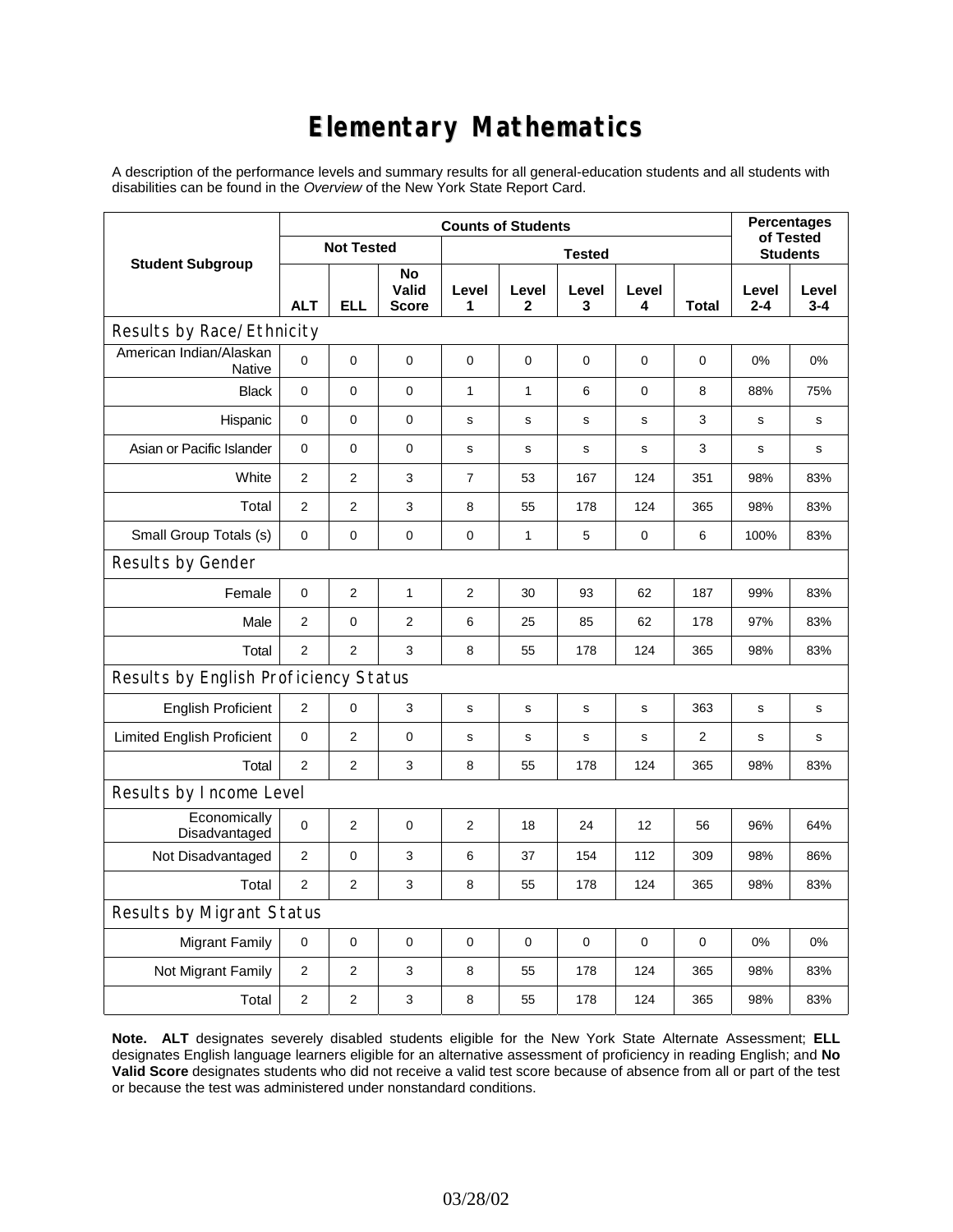## **Middle-Level English Language Arts**

A description of the performance levels and summary results for all general-education students and all students with disabilities can be found in the *Overview* of the New York State Report Card.

|                                          | <b>Counts of Students</b> |                   |                             |                |                       |             |                 |              | <b>Percentages</b><br>of Tested |                  |
|------------------------------------------|---------------------------|-------------------|-----------------------------|----------------|-----------------------|-------------|-----------------|--------------|---------------------------------|------------------|
| <b>Student Subgroup</b>                  |                           | <b>Not Tested</b> |                             |                |                       |             | <b>Students</b> |              |                                 |                  |
|                                          | <b>ALT</b>                | <b>ELL</b>        | No<br>Valid<br><b>Score</b> | Level<br>1     | Level<br>$\mathbf{2}$ | Level<br>3  | Level<br>4      | <b>Total</b> | Level<br>$2 - 4$                | Level<br>$3 - 4$ |
| Results by Race/Ethnicity                |                           |                   |                             |                |                       |             |                 |              |                                 |                  |
| American Indian/Alaskan<br><b>Native</b> | 0                         | $\mathbf 0$       | $\pmb{0}$                   | s              | s                     | s           | s               | 2            | s                               | s                |
| <b>Black</b>                             | $\mathbf 0$               | $\overline{0}$    | $\mathbf 0$                 | $\mathbf s$    | $\mathbf s$           | s           | $\mathbf s$     | 5            | s                               | s                |
| Hispanic                                 | 0                         | 0                 | $\pmb{0}$                   | $\mathbf{1}$   | 8                     | 4           | 1               | 14           | 93%                             | 36%              |
| Asian or Pacific Islander                | 1                         | 0                 | 0                           | $\mathbf s$    | $\mathbf s$           | $\mathbf s$ | $\mathbf s$     | 1            | $\mathbf s$                     | s                |
| White                                    | $\overline{2}$            | 0                 | $\overline{4}$              | 16             | 141                   | 174         | 44              | 375          | 96%                             | 58%              |
| Total                                    | 3                         | 0                 | $\overline{4}$              | 17             | 152                   | 182         | 46              | 397          | 96%                             | 57%              |
| Small Group Totals (s)                   | 1                         | 0                 | 0                           | 0              | 3                     | 4           | 1               | 8            | 100%                            | 63%              |
| Results by Gender                        |                           |                   |                             |                |                       |             |                 |              |                                 |                  |
| Female                                   | $\overline{2}$            | 0                 | 3                           | $\overline{4}$ | 59                    | 108         | 24              | 195          | 98%                             | 68%              |
| Male                                     | $\mathbf{1}$              | 0                 | $\mathbf{1}$                | 13             | 93                    | 74          | 22              | 202          | 94%                             | 48%              |
| Total                                    | 3                         | 0                 | $\overline{4}$              | 17             | 152                   | 182         | 46              | 397          | 96%                             | 57%              |
| Results by English Proficiency Status    |                           |                   |                             |                |                       |             |                 |              |                                 |                  |
| <b>English Proficient</b>                | 3                         | 0                 | $\overline{4}$              | s              | s                     | s           | s               | 396          | s                               | s                |
| <b>Limited English Proficient</b>        | 0                         | 0                 | $\pmb{0}$                   | $\mathbf s$    | $\mathbf s$           | $\mathbf s$ | $\mathbf s$     | $\mathbf{1}$ | s                               | s                |
| Total                                    | 3                         | $\mathbf 0$       | $\overline{4}$              | 17             | 152                   | 182         | 46              | 397          | 96%                             | 57%              |
| Results by Income Level                  |                           |                   |                             |                |                       |             |                 |              |                                 |                  |
| Economically<br>Disadvantaged            | $\mathbf 0$               | 0                 | $\mathbf 0$                 | 4              | 20                    | 14          | 3               | 41           | 90%                             | 41%              |
| Not Disadvantaged                        | 3                         | 0                 | $\overline{4}$              | 13             | 132                   | 168         | 43              | 356          | 96%                             | 59%              |
| Total                                    | 3                         | $\mathbf 0$       | $\overline{4}$              | 17             | 152                   | 182         | 46              | 397          | 96%                             | 57%              |
| Results by Migrant Status                |                           |                   |                             |                |                       |             |                 |              |                                 |                  |
| <b>Migrant Family</b>                    | $\mathbf 0$               | 0                 | $\pmb{0}$                   | $\pmb{0}$      | $\mathbf 0$           | 0           | 0               | 0            | 0%                              | 0%               |
| Not Migrant Family                       | 3                         | 0                 | 4                           | 17             | 152                   | 182         | 46              | 397          | 96%                             | 57%              |
| Total                                    | 3                         | $\mathsf 0$       | 4                           | 17             | 152                   | 182         | 46              | 397          | 96%                             | 57%              |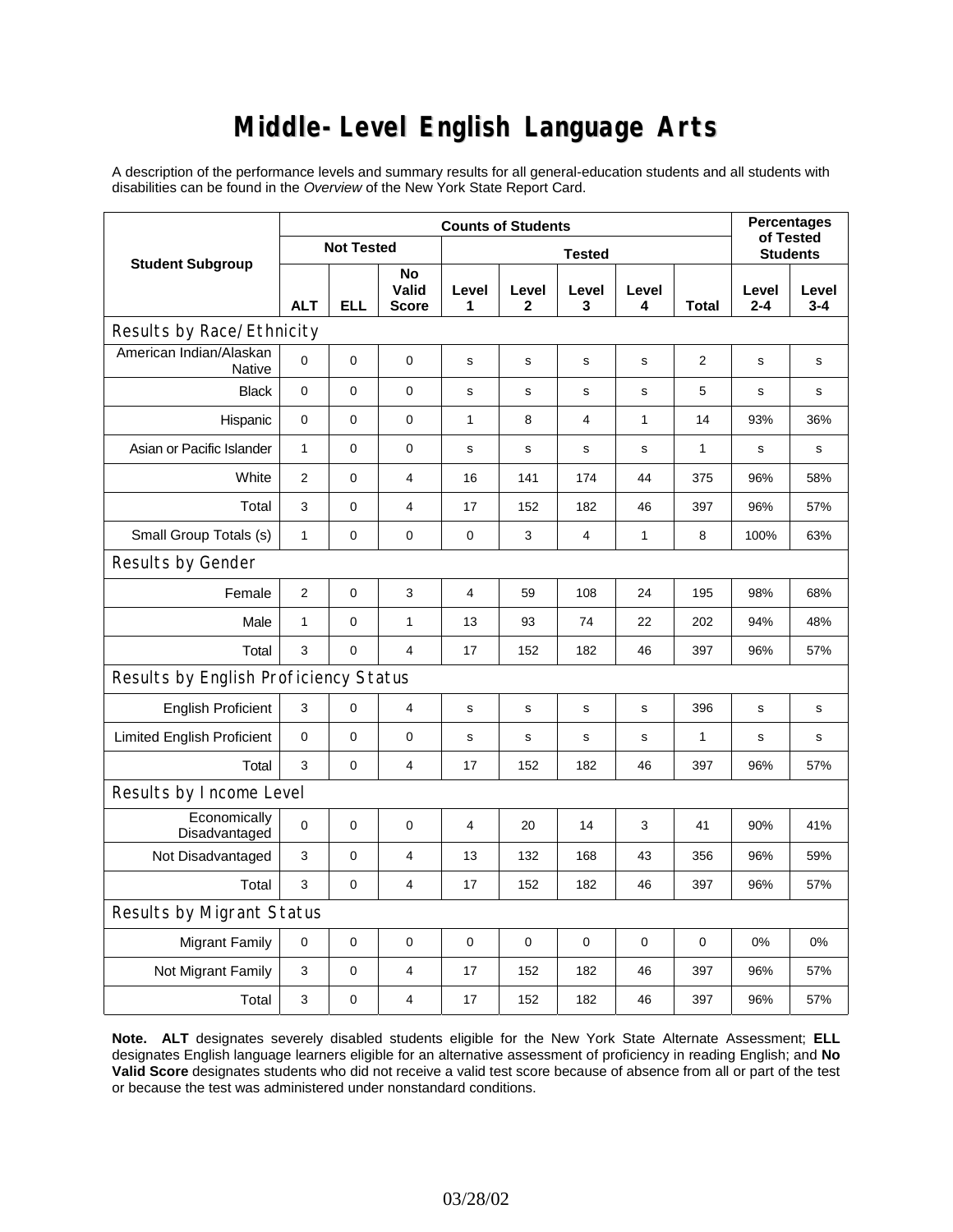### **Middle-Level Mathematics**

A description of the performance levels and summary results for all general-education students and all students with disabilities can be found in the *Overview* of the New York State Report Card.

|                                       | <b>Counts of Students</b> |                   |                             |              |                       |                |                 |              |                  | <b>Percentages</b><br>of Tested |
|---------------------------------------|---------------------------|-------------------|-----------------------------|--------------|-----------------------|----------------|-----------------|--------------|------------------|---------------------------------|
| <b>Student Subgroup</b>               |                           | <b>Not Tested</b> |                             |              |                       |                | <b>Students</b> |              |                  |                                 |
|                                       | <b>ALT</b>                | <b>ELL</b>        | No<br>Valid<br><b>Score</b> | Level<br>1   | Level<br>$\mathbf{2}$ | Level<br>3     | Level<br>4      | <b>Total</b> | Level<br>$2 - 4$ | Level<br>$3 - 4$                |
| Results by Race/Ethnicity             |                           |                   |                             |              |                       |                |                 |              |                  |                                 |
| American Indian/Alaskan<br>Native     | $\mathbf 0$               | 0                 | $\mathbf 0$                 | s            | $\mathbf s$           | $\mathbf s$    | s               | 2            | $\mathbf s$      | $\mathbf s$                     |
| <b>Black</b>                          | $\mathbf 0$               | 0                 | 0                           | $\mathbf s$  | $\mathbf s$           | ${\bf s}$      | $\mathbf s$     | 5            | s                | $\mathbf s$                     |
| Hispanic                              | 0                         | 0                 | 0                           | 3            | 6                     | 5              | 0               | 14           | 79%              | 36%                             |
| Asian or Pacific Islander             | $\mathbf{1}$              | 0                 | 0                           | s            | s                     | s              | s               | 1            | s                | s                               |
| White                                 | 2                         | 0                 | 4                           | 19           | 101                   | 199            | 56              | 375          | 95%              | 68%                             |
| Total                                 | 3                         | 0                 | 4                           | 23           | 109                   | 208            | 57              | 397          | 94%              | 67%                             |
| Small Group Totals (s)                | $\mathbf{1}$              | 0                 | $\pmb{0}$                   | $\mathbf{1}$ | $\overline{2}$        | $\overline{4}$ | $\mathbf{1}$    | 8            | 88%              | 63%                             |
| Results by Gender                     |                           |                   |                             |              |                       |                |                 |              |                  |                                 |
| Female                                | $\overline{2}$            | 0                 | 3                           | 11           | 57                    | 101            | 26              | 195          | 94%              | 65%                             |
| Male                                  | $\mathbf{1}$              | 0                 | 1                           | 12           | 52                    | 107            | 31              | 202          | 94%              | 68%                             |
| Total                                 | 3                         | 0                 | $\overline{4}$              | 23           | 109                   | 208            | 57              | 397          | 94%              | 67%                             |
| Results by English Proficiency Status |                           |                   |                             |              |                       |                |                 |              |                  |                                 |
| <b>English Proficient</b>             | 3                         | 0                 | $\overline{\mathbf{4}}$     | s            | ${\tt S}$             | s              | s               | 396          | s                | s                               |
| <b>Limited English Proficient</b>     | 0                         | 0                 | 0                           | $\mathbf s$  | s                     | $\mathbf s$    | $\mathbf s$     | $\mathbf{1}$ | $\mathbf s$      | s                               |
| Total                                 | 3                         | 0                 | 4                           | 23           | 109                   | 208            | 57              | 397          | 94%              | 67%                             |
| Results by Income Level               |                           |                   |                             |              |                       |                |                 |              |                  |                                 |
| Economically<br>Disadvantaged         | $\mathbf 0$               | 0                 | 1                           | 6            | 9                     | 22             | 3               | 40           | 85%              | 63%                             |
| Not Disadvantaged                     | 3                         | 0                 | 3                           | 17           | 100                   | 186            | 54              | 357          | 95%              | 67%                             |
| Total                                 | 3                         | 0                 | $\overline{4}$              | 23           | 109                   | 208            | 57              | 397          | 94%              | 67%                             |
| <b>Results by Migrant Status</b>      |                           |                   |                             |              |                       |                |                 |              |                  |                                 |
| <b>Migrant Family</b>                 | $\mathbf 0$               | 0                 | $\pmb{0}$                   | $\mathbf 0$  | $\mathbf 0$           | $\mathbf 0$    | 0               | 0            | 0%               | 0%                              |
| Not Migrant Family                    | 3                         | 0                 | 4                           | 23           | 109                   | 208            | 57              | 397          | 94%              | 67%                             |
| Total                                 | 3                         | 0                 | $\overline{4}$              | 23           | 109                   | 208            | 57              | 397          | 94%              | 67%                             |